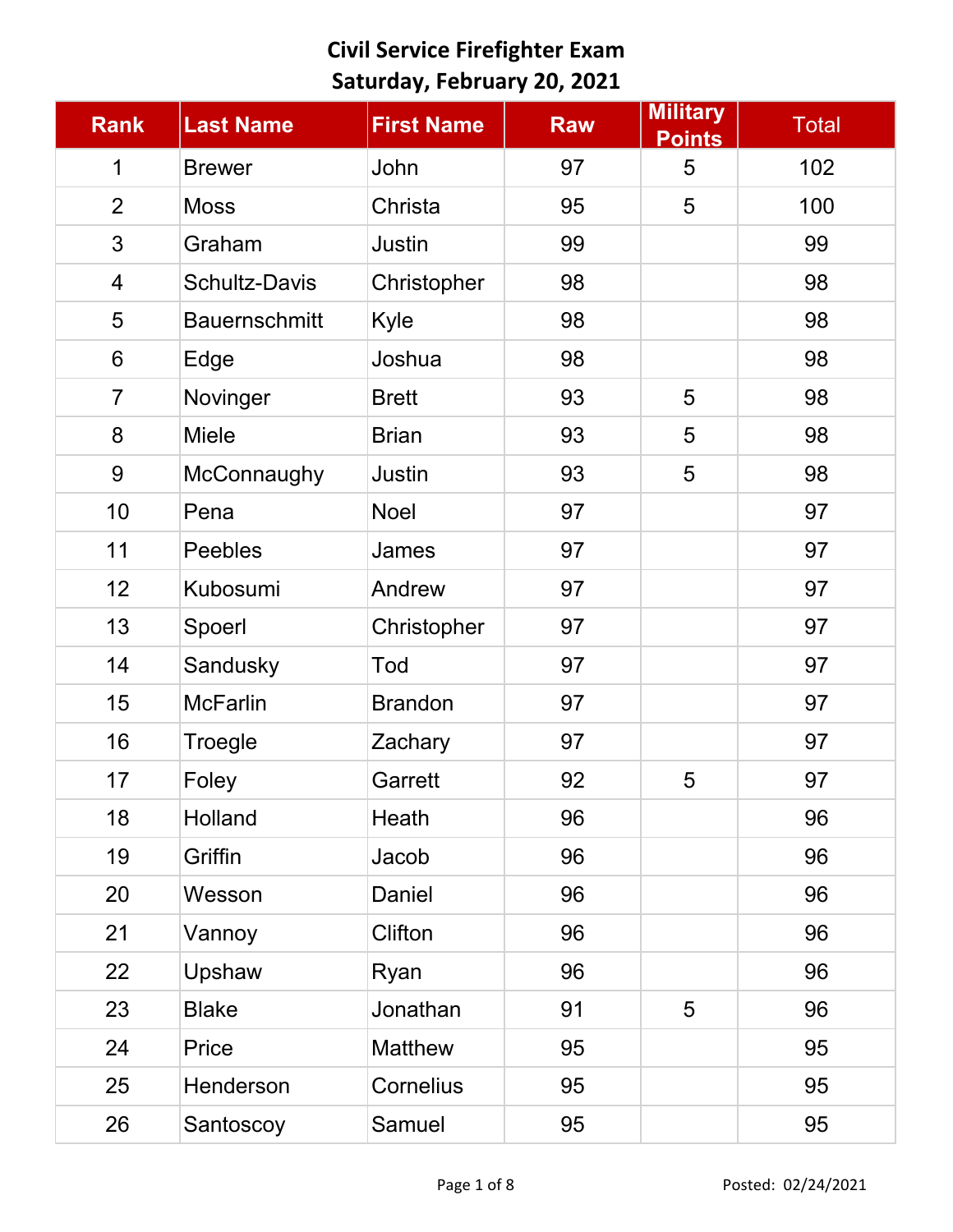| <b>Rank</b> | <b>Last Name</b>  | <b>First Name</b> | <b>Raw</b> | <b>Military</b><br><b>Points</b> | <b>Total</b> |
|-------------|-------------------|-------------------|------------|----------------------------------|--------------|
| 27          | Rhoden            | Reece             | 95         |                                  | 95           |
| 28          | <b>Blakey</b>     | Benjamin          | 95         |                                  | 95           |
| 29          | Leuver            | John              | 95         |                                  | 95           |
| 30          | Jennings          | Stephen           | 90         | 5                                | 95           |
| 31          | Verdin            | Ivan              | 90         | 5                                | 95           |
| 32          | Pulli             | Andrew            | 94         |                                  | 94           |
| 33          | <b>Neal</b>       | Frank             | 94         |                                  | 94           |
| 34          | <b>Martinez</b>   | <b>Mark</b>       | 94         |                                  | 94           |
| 35          | Mendez            | Edwin             | 94         |                                  | 94           |
| 36          | <b>Juarez III</b> | Alberto           | 89         | 5                                | 94           |
| 37          | <b>Bristo</b>     | Jeremy            | 89         | 5                                | 94           |
| 38          | Knobbe            | Andrew            | 93         |                                  | 93           |
| 39          | <b>Schmidt</b>    | John              | 93         |                                  | 93           |
| 40          | Rodriguez         | Cole              | 93         |                                  | 93           |
| 41          | <b>Ruvalcaba</b>  | Ramon             | 93         |                                  | 93           |
| 42          | Gibson            | Тy                | 93         |                                  | 93           |
| 43          | Garcia            | Jarod             | 93         |                                  | 93           |
| 44          | Trojacek          | Michael           | 93         |                                  | 93           |
| 45          | <b>Briscoe</b>    | Kendall           | 88         | 5                                | 93           |
| 46          | <b>Burnett</b>    | Tom               | 88         | 5                                | 93           |
| 47          | Johnson           | <b>Matthew</b>    | 92         |                                  | 92           |
| 48          | Nail              | <b>Bryce</b>      | 92         |                                  | 92           |
| 49          | Smith             | <b>Taylor</b>     | 92         |                                  | 92           |
| 50          | Romero            | <b>Nicholas</b>   | 92         |                                  | 92           |
| 51          | George            | Javier            | 92         |                                  | 92           |
| 52          | <b>Bjarnson</b>   | Andrew            | 92         |                                  | 92           |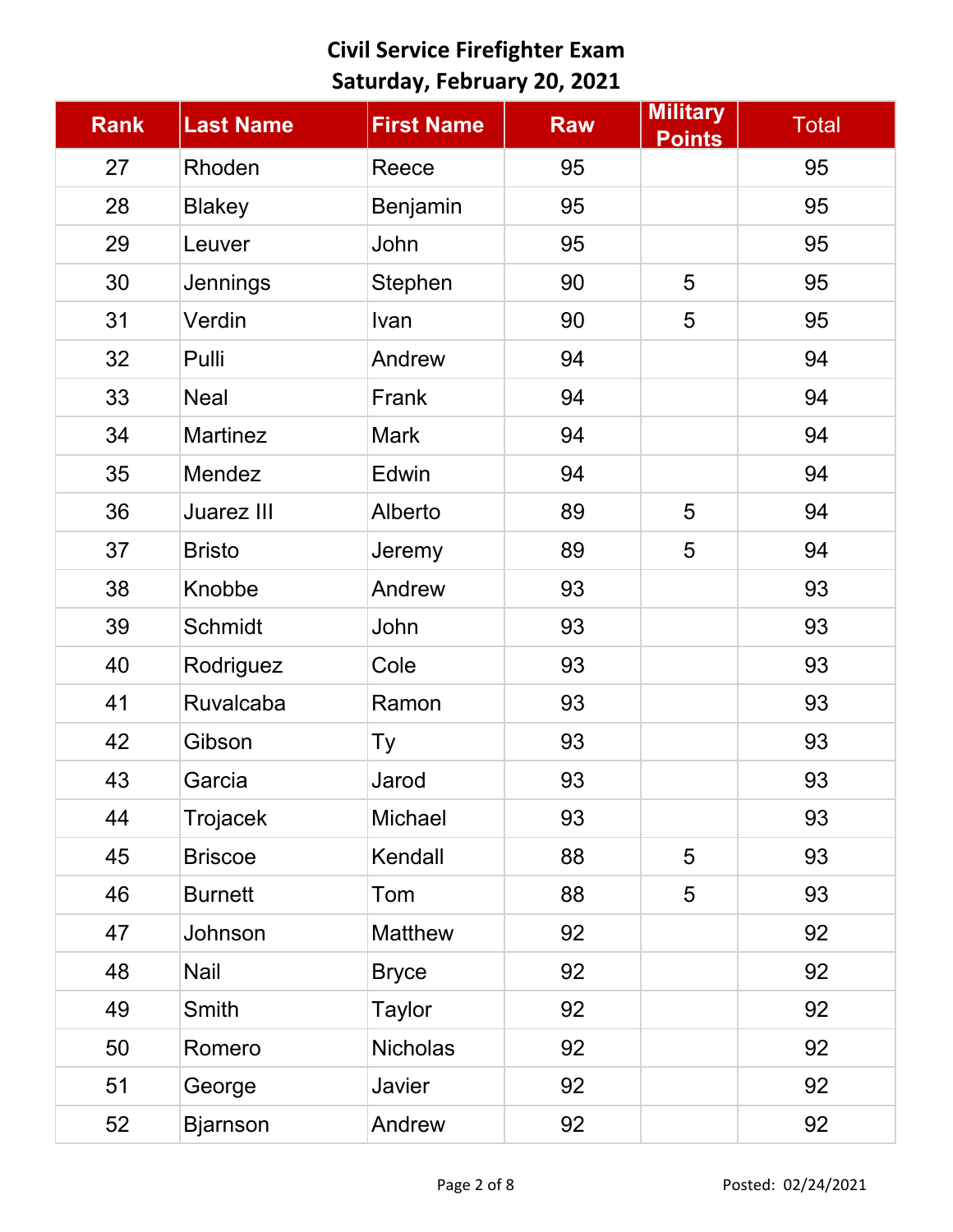| <b>Rank</b> | <b>Last Name</b> | <b>First Name</b> | <b>Raw</b> | <b>Military</b><br><b>Points</b> | <b>Total</b> |
|-------------|------------------|-------------------|------------|----------------------------------|--------------|
| 53          | <b>Mask</b>      | Graham            | 92         |                                  | 92           |
| 54          | <b>McKinney</b>  | Julian            | 92         |                                  | 92           |
| 55          | Moyer            | Timothy           | 92         |                                  | 92           |
| 56          | <b>Meredith</b>  | Cale              | 92         |                                  | 92           |
| 57          | <b>Easter</b>    | <b>Curtis</b>     | 92         |                                  | 92           |
| 58          | Olalekan         | Ravin             | 87         | 5                                | 92           |
| 59          | <b>Phipps</b>    | William           | 91         |                                  | 91           |
| 60          | Jackson          | Cody              | 91         |                                  | 91           |
| 61          | <b>Newton</b>    | <b>Tyler</b>      | 91         |                                  | 91           |
| 62          | Kidd             | Kail              | 91         |                                  | 91           |
| 63          | Korthuis         | Jake              | 91         |                                  | 91           |
| 64          | Keener           | Samantha          | 91         |                                  | 91           |
| 65          | Kevil            | Jacob             | 91         |                                  | 91           |
| 66          | <b>Hillis</b>    | Joshua            | 91         |                                  | 91           |
| 67          | Hokenson         | Jason             | 91         |                                  | 91           |
| 68          | <b>Stevenson</b> | <b>Mitchell</b>   | 91         |                                  | 91           |
| 69          | Rains            | Kei               | 91         |                                  | 91           |
| 70          | Grebeta          | Jacob             | 91         |                                  | 91           |
| 71          | Guy              | Ashton            | 91         |                                  | 91           |
| 72          | <b>Bhatti</b>    | <b>Bryson</b>     | 91         |                                  | 91           |
| 73          | <b>Brooks</b>    | Jayson            | 91         |                                  | 91           |
| 74          | Walterscheid     | <b>Bret</b>       | 91         |                                  | 91           |
| 75          | Talbot           | Andrew            | 91         |                                  | 91           |
| 76          | Jose             | Jeswin            | 90         |                                  | 90           |
| 77          | Del Angel        | Kevin             | 90         |                                  | 90           |
| 78          | De La Fuente     | Gerardo           | 90         |                                  | 90           |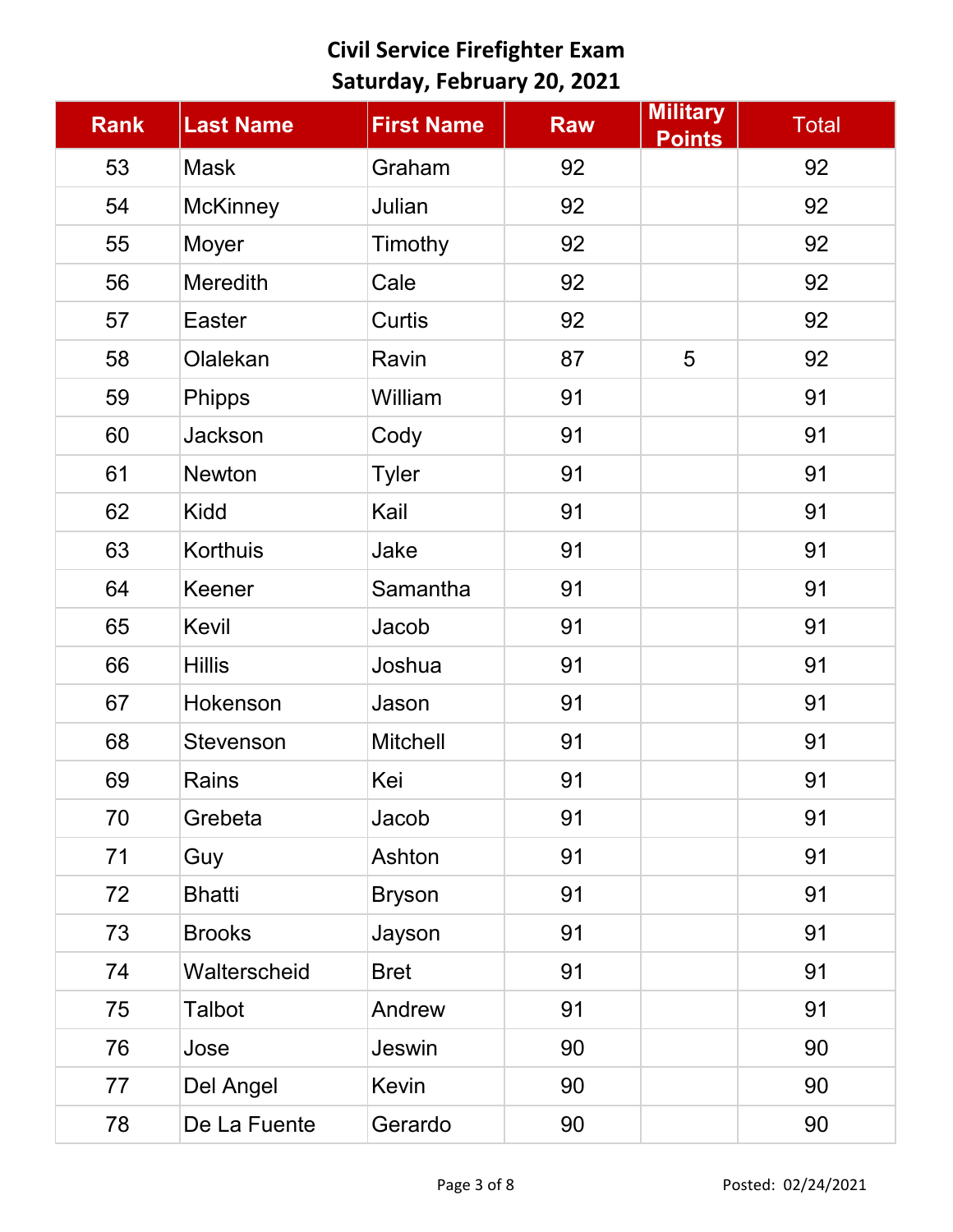| <b>Rank</b> | <b>Last Name</b> | <b>First Name</b> | <b>Raw</b> | <b>Military</b><br><b>Points</b> | <b>Total</b> |
|-------------|------------------|-------------------|------------|----------------------------------|--------------|
| 79          | Coker            | Chandler          | 90         |                                  | 90           |
| 80          | <b>Folds</b>     | David             | 90         |                                  | 90           |
| 81          | Limon            | Salvador          | 90         |                                  | 90           |
| 82          | Legate           | <b>Austin</b>     | 90         |                                  | 90           |
| 83          | <b>Miller</b>    | Samuel            | 90         |                                  | 90           |
| 84          | Mead             | Mason             | 90         |                                  | 90           |
| 85          | <b>Urbina</b>    | Leonardo          | 90         |                                  | 90           |
| 86          | Thompson         | Justin            | 90         |                                  | 90           |
| 87          | <b>Durkee</b>    | Daniel            | 85         | 5                                | 90           |
| 88          | Johnson          | Ashlee            | 89         |                                  | 89           |
| 89          | <b>Six</b>       | <b>Brandon</b>    | 89         |                                  | 89           |
| 90          | Rodriguez        | Zachary           | 89         |                                  | 89           |
| 91          | <b>Russell</b>   | Verdell           | 89         |                                  | 89           |
| 92          | Grace            | Graham            | 89         |                                  | 89           |
| 93          | Glover           | <b>Siarra</b>     | 89         |                                  | 89           |
| 94          | Cepak            | Hayden            | 89         |                                  | 89           |
| 95          | Lopez            | Pablo             | 89         |                                  | 89           |
| 96          | Lopez            | Antonio           | 89         |                                  | 89           |
| 97          | Mojica           | Jose              | 89         |                                  | 89           |
| 98          | Moseley          | <b>Dylin</b>      | 89         |                                  | 89           |
| 99          | Cockrell         | Cody              | 84         | 5                                | 89           |
| 100         | Wittig           | <b>Matthew</b>    | 84         | 5                                | 89           |
| 101         | Johnson          | Michael           | 88         |                                  | 88           |
| 102         | <b>Ryals</b>     | Sean              | 88         |                                  | 88           |
| 103         | Carranza         | Abram             | 88         |                                  | 88           |
| 104         | Conaway          | <b>Ricky</b>      | 88         |                                  | 88           |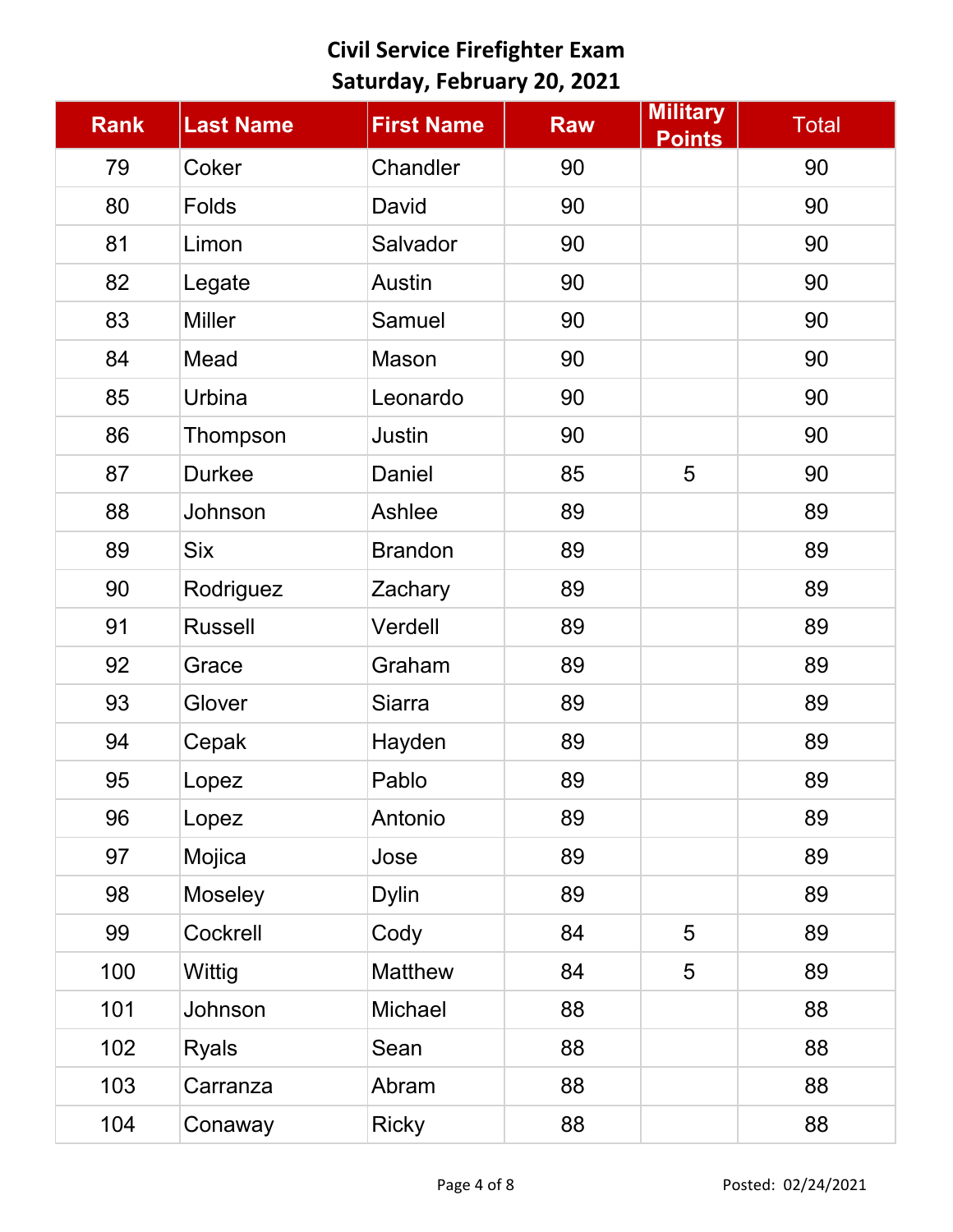| <b>Rank</b> | <b>Last Name</b>         | <b>First Name</b> | <b>Raw</b> | <b>Military</b><br><b>Points</b> | <b>Total</b> |
|-------------|--------------------------|-------------------|------------|----------------------------------|--------------|
| 105         | Cunningham               | Jakob             | 88         |                                  | 88           |
| 106         | Fay                      | Caleb             | 88         |                                  | 88           |
| 107         | <b>Mitchell-Martinez</b> | Michael           | 88         |                                  | 88           |
| 108         | Webster                  | Jordan            | 88         |                                  | 88           |
| 109         | <b>Travis</b>            | <b>Ruston</b>     | 88         |                                  | 88           |
| 110         | Priolo                   | Jared             | 87         |                                  | 87           |
| 111         | Schuiteboer              | Cody              | 87         |                                  | 87           |
| 112         | <b>Bosher</b>            | Samuel            | 87         |                                  | 87           |
| 113         | <b>Bernal</b>            | Alyssa            | 87         |                                  | 87           |
| 114         | Caquelin                 | Jeffrey           | 87         |                                  | 87           |
| 115         | Farnsworth               | <b>Matthew</b>    | 87         |                                  | 87           |
| 116         | Manning                  | Cameron           | 87         |                                  | 87           |
| 117         | Wieland                  | <b>Dylon</b>      | 87         |                                  | 87           |
| 118         | Ellinger                 | Austin            | 87         |                                  | 87           |
| 119         | Clemente                 | Angel             | 82         | 5                                | 87           |
| 120         | Montes De Oca            | Andres            | 82         | 5                                | 87           |
| 121         | Rodriguez                | <b>Brady</b>      | 86         |                                  | 86           |
| 122         | Grinnell                 | Daniel            | 86         |                                  | 86           |
| 123         | Glowacki                 | Zachary           | 86         |                                  | 86           |
| 124         | <b>Ballard</b>           | William           | 86         |                                  | 86           |
| 125         | Anesi                    | Manasseh          | 86         |                                  | 86           |
| 126         | Lehew                    | Chadwyck          | 86         |                                  | 86           |
| 127         | Mackay                   | David             | 86         |                                  | 86           |
| 128         | Olguin-Nava              | Ruben             | 86         |                                  | 86           |
| 129         | <b>Williams</b>          | Max               | 86         |                                  | 86           |
| 130         | Warren                   | <b>Elliott</b>    | 86         |                                  | 86           |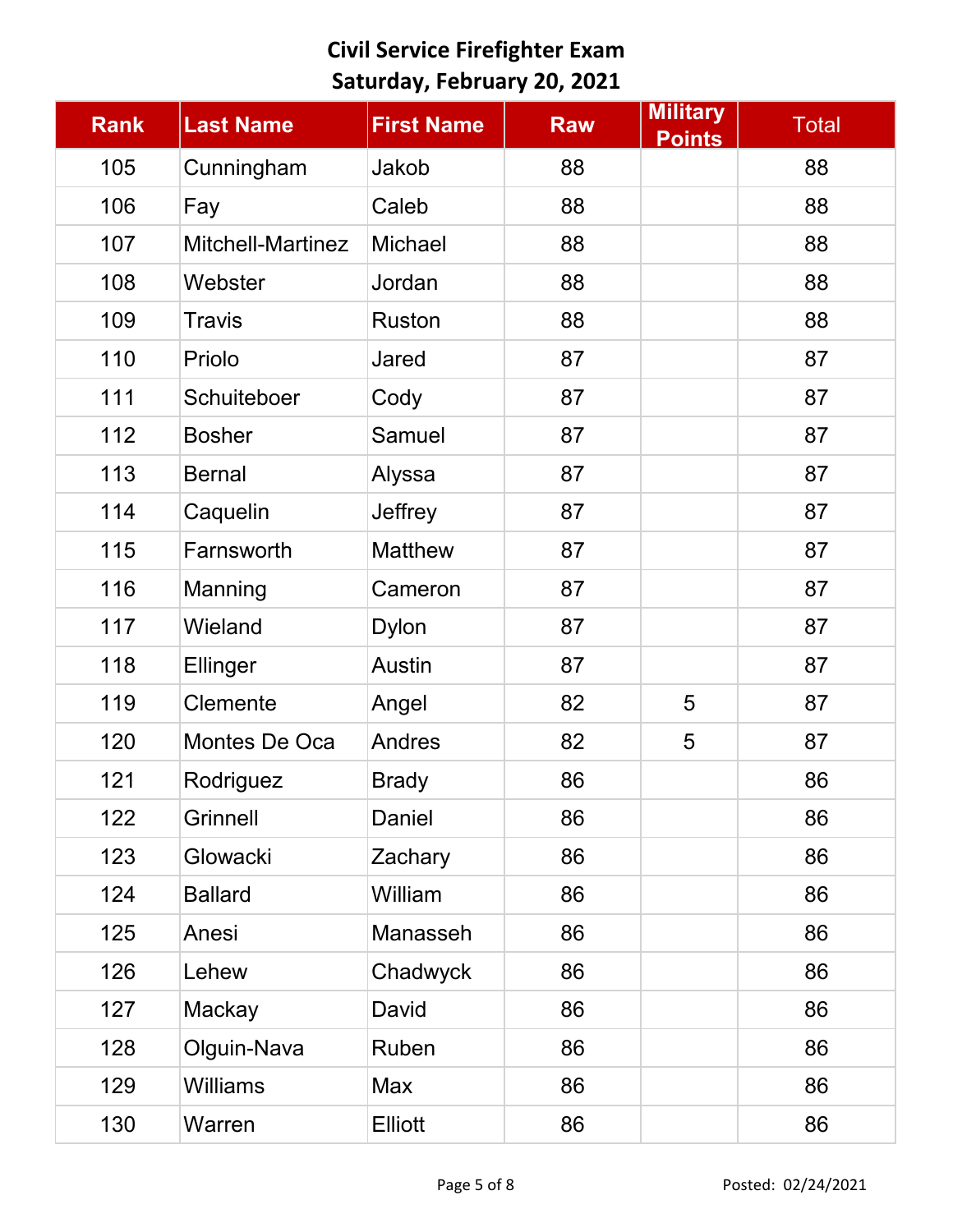| <b>Rank</b> | <b>Last Name</b> | <b>First Name</b> | <b>Raw</b> | <b>Military</b><br><b>Points</b> | <b>Total</b> |
|-------------|------------------|-------------------|------------|----------------------------------|--------------|
| 131         | Maclin           | <b>Marshall</b>   | 81         | 5                                | 86           |
| 132         | Smith            | <b>Patrick</b>    | 85         |                                  | 85           |
| 133         | Geeslin          | <b>Michael</b>    | 85         |                                  | 85           |
| 134         | <b>Bowman</b>    | Kayla             | 85         |                                  | 85           |
| 135         | <b>McDermett</b> | <b>Blair</b>      | 85         |                                  | 85           |
| 136         | Mustafaa         | Najee             | 85         |                                  | 85           |
| 137         | Wyble            | <b>Brooke</b>     | 85         |                                  | 85           |
| 138         | <b>Taylor</b>    | <b>Darnell</b>    | 85         |                                  | 85           |
| 139         | <b>Masters</b>   | <b>Brittany</b>   | 80         | 5                                | 85           |
| 140         | Rico             | Jose              | 84         |                                  | 84           |
| 141         | <b>Rivera</b>    | Benjamin          | 84         |                                  | 84           |
| 142         | <b>Broadfoot</b> | <b>Tanner</b>     | 84         |                                  | 84           |
| 143         | Campbell         | Kevin             | 84         |                                  | 84           |
| 144         | <b>Fisher</b>    | Zachary           | 84         |                                  | 84           |
| 145         | <b>Thomas</b>    | Lawrence          | 84         |                                  | 84           |
| 146         | <b>Benitez</b>   | Jose              | 83         |                                  | 83           |
| 147         | <b>Fischer</b>   | Grant             | 83         |                                  | 83           |
| 148         | McClung          | <b>Russell</b>    | 83         |                                  | 83           |
| 149         | Olvera           | Ashley            | 83         |                                  | 83           |
| 150         | Kelly            | <b>Brian</b>      | 82         |                                  | 82           |
| 151         | Hendry           | <b>Matthew</b>    | 82         |                                  | 82           |
| 152         | <b>McDaniel</b>  | Benjamin          | 82         |                                  | 82           |
| 153         | Parente          | Anthony           | 81         |                                  | 81           |
| 154         | French           | <b>Trevor</b>     | 81         |                                  | 81           |
| 155         | Lopez            | Cecilia           | 81         |                                  | 81           |
| 156         | Kyle             | Cameron           | 80         |                                  | 80           |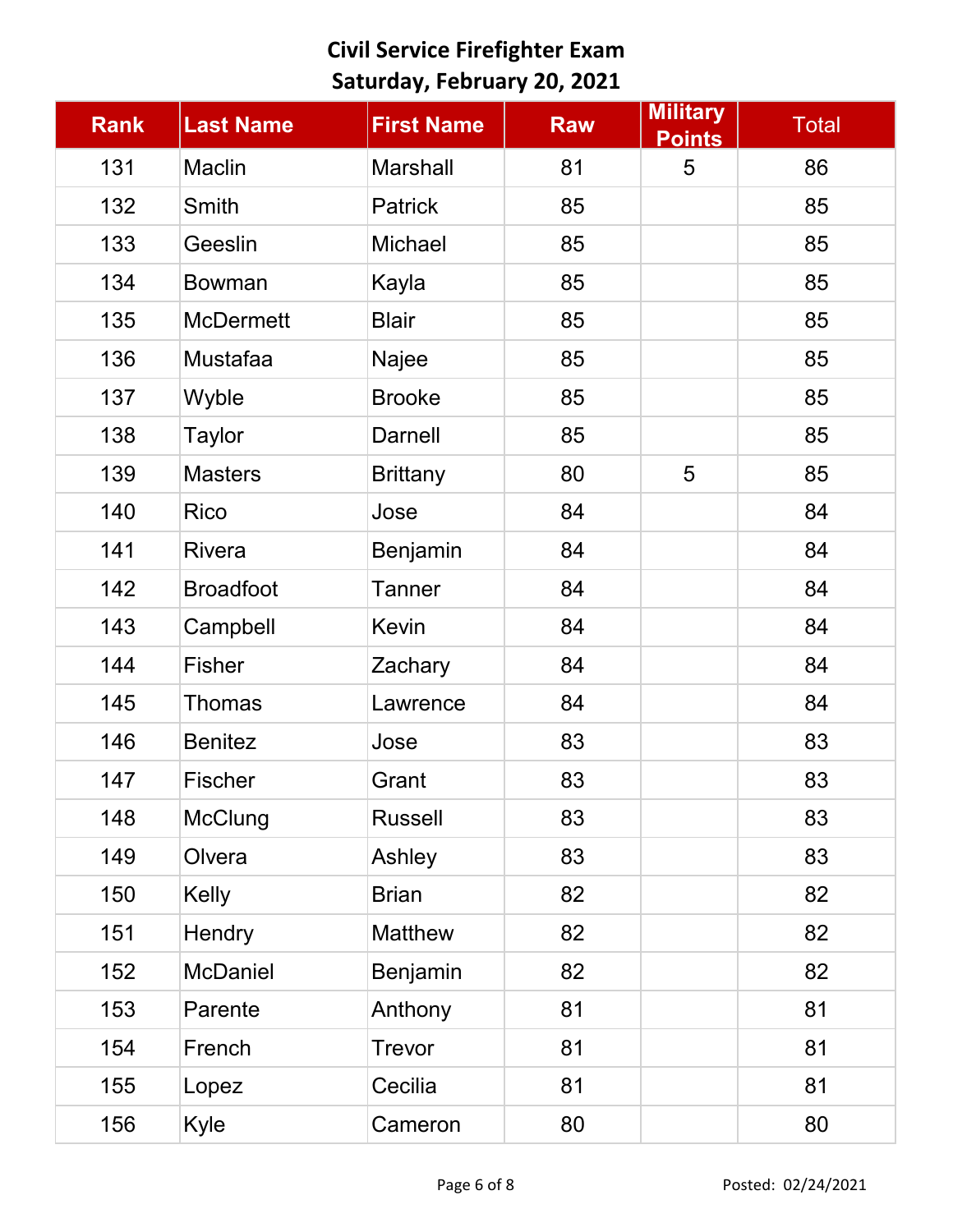| <b>Rank</b> | <b>Last Name</b>  | <b>First Name</b> | <b>Raw</b>       | <b>Military</b><br><b>Points</b> | <b>Total</b>   |
|-------------|-------------------|-------------------|------------------|----------------------------------|----------------|
| 157         | Halverson         | Jarin             | 80               |                                  | 80             |
| 158         | Hood II           | Christopher       | 80               |                                  | 80             |
| 159         | Smith             | Chase             | 80               |                                  | 80             |
| 160         | Abrego            | Francisco         | 80               |                                  | 80             |
| 161         | <b>Williams</b>   | Deonte            | 80               |                                  | 80             |
| 162         | Valdelamar        | Tony              | 80               |                                  | 80             |
| 163         | Johnson           | <b>Charles</b>    | 79               |                                  | 79             |
| 164         | <b>Barrentine</b> | Jonathan          | 79               |                                  | 79             |
| 165         | <b>Estrada</b>    | Juan              | 79               |                                  | 79             |
| 166         | Hall              | <b>Justin</b>     | 78               |                                  | 78             |
| 167         | <b>Tobias</b>     | Conner            | 78               |                                  | 78             |
| 168         | Pierce            | William           | 77               |                                  | 77             |
| 169         | <b>Butler III</b> | Samuel            | 77               |                                  | 77             |
| 170         | <b>Burge</b>      | <b>Austin</b>     | 76               |                                  | 76             |
| 171         | <b>Daniels</b>    | Austin            | 75               |                                  | 75             |
| 172         | <b>Nembot</b>     | Stephane          | 73               |                                  | 73             |
| 173         | Singh             | Jeevan            | 73               |                                  | 73             |
| 174         | Fernandez         | Franklin          | 73               |                                  | 73             |
| 175         | <b>Norris</b>     | Logan             | 72               |                                  | 72             |
| 176         | Douglas           | Samuel            | 71               |                                  | 71             |
| No Rank     | Simonetti         | <b>Nicholas</b>   | 69               |                                  | 69             |
| No Rank     | Manhard           | Pablo             | 68               |                                  | 68             |
| No Rank     | <b>Taylor</b>     | <b>Tarrence</b>   | 67               |                                  | 67             |
| No Rank     | <b>Dossey</b>     | Corky             | 64               |                                  | 64             |
| No Show     | Antuna            | Rydge             | 0                |                                  | $\overline{0}$ |
| No Show     | <b>Booker</b>     | <b>Matthew</b>    | $\boldsymbol{0}$ |                                  | $\mathbf 0$    |